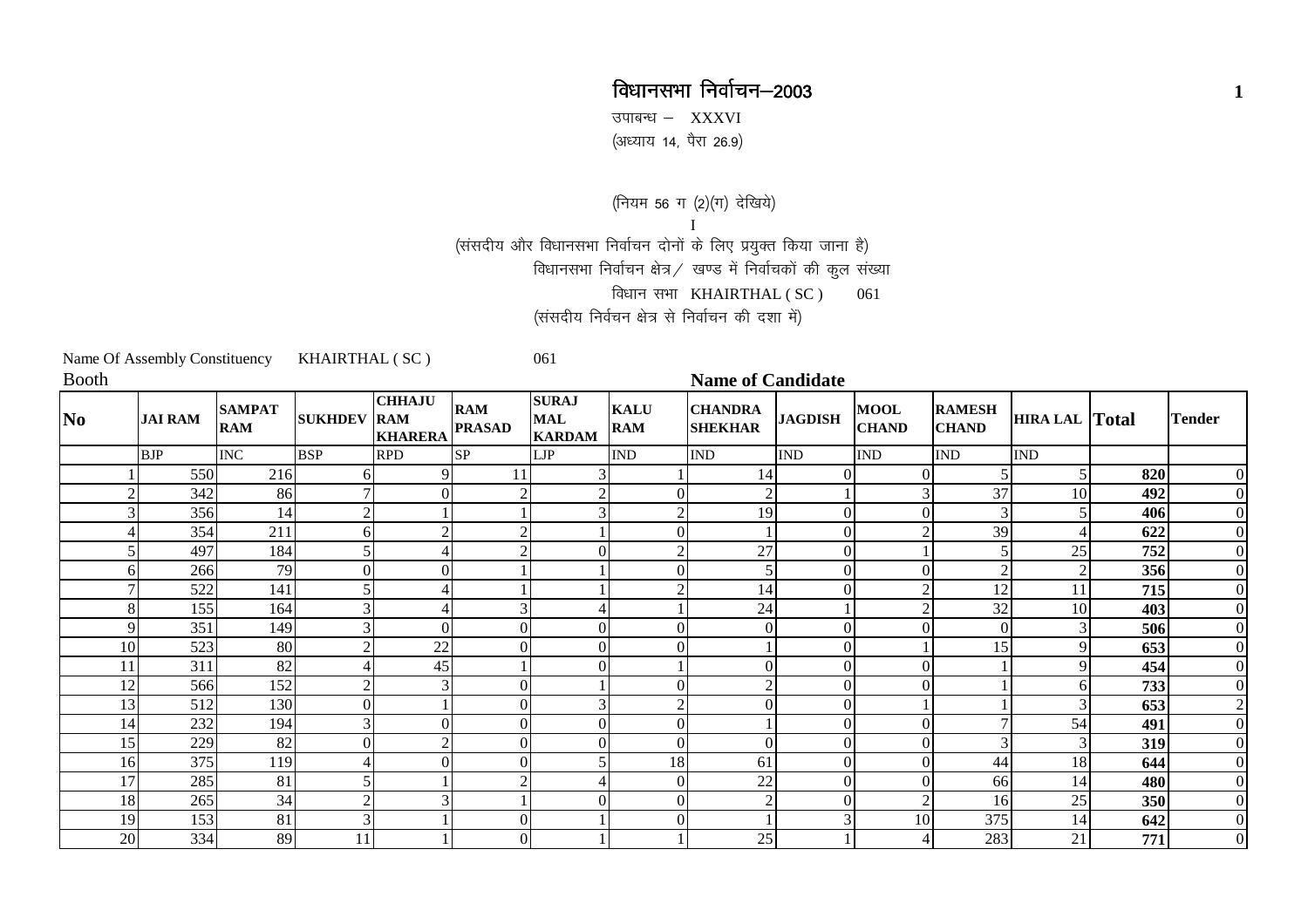| N <sub>0</sub>  | <b>JAI RAM</b>  | <b>SAMPAT</b><br><b>RAM</b> | <b>SUKHDEV</b>   | <b>CHHAJU</b><br><b>RAM</b><br><b>KHARERA</b> | <b>RAM</b><br><b>PRASAD</b> | <b>SURAJ</b><br><b>MAL</b><br><b>KARDAM</b> | <b>KALU</b><br><b>RAM</b> | <b>CHANDRA</b><br><b>SHEKHAR</b> | <b>JAGDISH</b> | <b>MOOL</b><br><b>CHAND</b> | <b>RAMESH</b><br><b>CHAND</b> | <b>HIRA LAL Total</b> |                  | <b>Tender</b>    |
|-----------------|-----------------|-----------------------------|------------------|-----------------------------------------------|-----------------------------|---------------------------------------------|---------------------------|----------------------------------|----------------|-----------------------------|-------------------------------|-----------------------|------------------|------------------|
|                 | <b>BJP</b>      | INC                         | <b>BSP</b>       | <b>RPD</b>                                    | $\overline{\text{SP}}$      | LJP                                         | <b>IND</b>                | <b>IND</b>                       | <b>IND</b>     | <b>IND</b>                  | <b>IND</b>                    | <b>IND</b>            |                  |                  |
| 21              | 113             | 222                         | 16               | $\overline{0}$                                | $\Omega$                    | 5 <sub>l</sub>                              | 3                         | 34                               |                | $\overline{2}$              | 211                           |                       | 608              | $\overline{0}$   |
| $\overline{22}$ | 195             | 89                          | $\mathbf{1}$     | $\overline{0}$                                | $\overline{0}$              | $\tau$                                      | $\overline{4}$            | 74                               | $\overline{0}$ |                             | $\overline{7}$                | 6                     | 384              | $\overline{0}$   |
| 23              | 55              | 52                          | $\mathfrak{Z}$   | $\overline{0}$                                |                             | $\overline{0}$                              | $\mathbf{0}$              | $\overline{0}$                   |                | 6                           | 672                           | 9                     | 799              | $\mathbf{0}$     |
| $\overline{24}$ | $\overline{31}$ | $\overline{51}$             | $\overline{1}$   | $\overline{2}$                                |                             | $\overline{0}$                              |                           |                                  | $\overline{0}$ | 3                           | 651                           | 16                    | 758              | $\mathbf{0}$     |
| 25              | $\overline{57}$ | 61                          | $\overline{c}$   | $\overline{3}$                                |                             | $\mathbf{1}$                                | $\mathbf{0}$              | $\overline{2}$                   | $\overline{0}$ | $\overline{2}$              | 424                           | 15                    | 568              | $\mathbf{0}$     |
| 26              | 83              | 57                          | $\sqrt{2}$       |                                               | $\overline{0}$              | $\overline{0}$                              | $\mathbf{0}$              | $\overline{2}$                   | $\overline{0}$ | $\overline{2}$              | 566                           | $\mathfrak{Z}$        | 716              | $\overline{0}$   |
| $27\,$          | 41              | 63                          | $\mathbf{0}$     | $\overline{0}$                                | $\overline{0}$              | $\overline{0}$                              | $\mathbf{0}$              | $6 \mid$                         | $\overline{0}$ | 3                           | 531                           | $\overline{3}$        | 647              | $\overline{0}$   |
| $28\,$          | 329             | 282                         | 6                | $\overline{3}$                                | $\overline{0}$              |                                             |                           | $\overline{0}$                   |                | $\overline{2}$              | 16                            | 19                    | 660              | $\overline{0}$   |
| 29              | 303             | 215                         | $\overline{4}$   | $\overline{2}$                                | $\overline{0}$              | $\overline{2}$                              | $\mathbf{0}$              | 36                               | $\theta$       | $\overline{4}$              | 144                           | 3                     | 713              | $\mathbf{1}$     |
| 30              | 187             | 295                         | $\overline{c}$   | $\vert$                                       | $\overline{0}$              | $\mathbf{1}$                                | $\mathbf{0}$              | $\overline{2}$                   | $\overline{0}$ | $\mathbf{0}$                | $\overline{7}$                | $\mathbf{0}$          | 498              | $\overline{0}$   |
| 31              | 260             | 260                         | $\boldsymbol{7}$ | $\overline{7}$                                | $\overline{0}$              | $\mathbf{1}$                                |                           | $\overline{0}$                   | $\overline{0}$ | $\overline{2}$              | 28                            | 9                     | 575              | $\overline{0}$   |
| 32              | 133             | 481                         | 9                |                                               |                             |                                             |                           | $\overline{4}$                   | $\overline{0}$ | $\overline{\phantom{0}}$    | $\overline{3}$                | 10                    | 645              | $\overline{0}$   |
| 33              | 484             | 252                         | 6                | $\overline{3}$                                | $\overline{2}$              | $\mathbf{1}$                                | $\mathbf{0}$              | 3                                | $\Omega$       | $\overline{2}$              | 24                            | $\overline{22}$       | 799              | $\mathbf{0}$     |
| 34              | 393             | 261                         | 40               | $\overline{3}$                                |                             | $\mathbf{1}$                                |                           | $\overline{2}$                   | $\theta$       | $\overline{0}$              | $\overline{7}$                | 6                     | $\overline{715}$ | $\overline{0}$   |
| 35              | 83              | 403                         | 41               | $\overline{0}$                                |                             | $\overline{2}$                              |                           | 24                               | $\theta$       | $\boldsymbol{0}$            | $\mathbf{0}$                  | $\overline{4}$        | 559              | $\overline{0}$   |
| 36              | 249             | 195                         | 16               | $\mathfrak{S}$                                | 6                           | 9                                           |                           | 14                               | $\overline{2}$ | $\overline{2}$              | 11                            | 196                   | 706              | $\overline{0}$   |
| 37              | 340             | 258                         | $\overline{11}$  | $\overline{2}$                                | $\overline{5}$              | $\overline{0}$                              | $\mathbf{0}$              | $\mathbf{1}$                     | $\overline{0}$ | $\boldsymbol{0}$            | $\mathbf{1}$                  | 6                     | 624              | $\overline{0}$   |
| 38              | 307             | 62                          | $\mathbf{1}$     | $\mathbf{1}$                                  | $\overline{0}$              | $\overline{0}$                              | $\mathbf{0}$              | $\Omega$                         | $\theta$       | $\boldsymbol{0}$            | $\boldsymbol{0}$              | $\overline{2}$        | 373              | $\mathbf{0}$     |
| $\overline{39}$ | 670             | 148                         | $\overline{2}$   | $\overline{0}$                                | $\overline{0}$              | $\overline{2}$                              | $\mathbf{0}$              | $\mathbf{1}$                     | $\overline{0}$ | $\overline{1}$              | 6                             | $\overline{17}$       | 847              | $\overline{0}$   |
| $40\,$          | 349             | 310                         | 10               | $\overline{2}$                                | $\overline{0}$              | $\overline{3}$                              |                           | $\overline{4}$                   | $\overline{2}$ | 3                           | 6                             | $28\,$                | 718              | $\overline{0}$   |
| 41              | 216             | $\overline{524}$            | 6                | $\overline{0}$                                | $\mathbf{0}$                | $\overline{0}$                              |                           | 23                               | $\overline{0}$ | $\mathbf{0}$                | $\overline{18}$               | $\overline{4}$        | 792              | $\overline{0}$   |
| 42              | $\overline{36}$ | 258                         | 9                | $\overline{0}$                                |                             | $\overline{0}$                              | $\mathbf{0}$              | $\overline{2}$                   | $\overline{0}$ | $\mathbf{0}$                | $\overline{0}$                | $\overline{24}$       | 330              | $\overline{0}$   |
| 43              | 171             | 276                         | 3                |                                               |                             | $\mathbf{1}$                                | $\overline{2}$            | 27                               | $\Omega$       | $\overline{4}$              | $\sqrt{2}$                    | $\overline{9}$        | 497              | $\overline{0}$   |
| 44              | 120             | 249                         | $\overline{4}$   | $\overline{3}$                                | $\overline{0}$              | 1                                           |                           |                                  | $\overline{2}$ | $\overline{17}$             | $\boldsymbol{0}$              | 5                     | 403              | $\overline{0}$   |
| 45              | 514             | 291                         | $8\,$            | 13                                            | $\mathbf{0}$                | $\overline{2}$                              | $\theta$                  | $\sqrt{2}$                       |                | $\overline{2}$              | $\sqrt{5}$                    | 6                     | 844              | $\overline{0}$   |
| 46              | 209             | 188                         | $\overline{4}$   | $\vert$                                       | $\mathbf{1}$                | 1                                           | $\mathbf{1}$              | $\overline{0}$                   | $\overline{0}$ | $\boldsymbol{0}$            | $\overline{4}$                | $\overline{3}$        | 415              | $\overline{0}$   |
| 47              | 442             | 337                         | $\overline{4}$   | $\overline{2}$                                | $\overline{0}$              | $\overline{0}$                              | $\mathbf{0}$              | $\overline{0}$                   |                | $\mathbf{0}$                | $\overline{12}$               | $\overline{3}$        | 801              | $\mathbf{1}$     |
| 48              | 134             | 411                         | 11               |                                               | $\Omega$                    | $\overline{2}$                              |                           |                                  |                | $\mathbf{0}$                | 3                             | 14                    | 579              | $\overline{0}$   |
| 49              | 124             | 370                         | $\overline{10}$  |                                               |                             | $\overline{0}$                              |                           | 3                                |                | $\mathbf{0}$                | $\overline{4}$                | 6                     | 521              | $\overline{0}$   |
| 50              | 323             | 196                         | 11               | $\overline{3}$                                | $\overline{0}$              | $\mathbf{2}$                                |                           | $\Omega$                         | $\theta$       | $\mathbf{1}$                | $\overline{4}$                | $\overline{15}$       | 556              | $\overline{0}$   |
| 51              | $\overline{25}$ | $\overline{645}$            | 6                | $\mathbf{1}$                                  | $\overline{0}$              | $\overline{0}$                              | $\overline{0}$            | $\overline{0}$                   | $\overline{0}$ | $\boldsymbol{0}$            | $\boldsymbol{0}$              | $\mathbf{0}$          | $\overline{677}$ | $\mathbf{0}$     |
| 52              | 548             | 306                         | $\overline{2}$   | $\overline{2}$                                | $\overline{0}$              | $\overline{0}$                              |                           | $\theta$                         |                | $\overline{2}$              | $\overline{2}$                | 6                     | 870              | $\mathbf{0}$     |
| 53              | 422             | 207                         | 3                | $\overline{0}$                                | $\overline{3}$              | $\mathbf{1}$                                | $\mathbf{0}$              | $\mathfrak{Z}$                   | $\overline{0}$ | $\boldsymbol{0}$            | $\overline{4}$                | 11                    | 654              | $\mathbf{0}$     |
| 54              | 356             | 222                         | $\overline{4}$   | 6                                             |                             | $\mathbf{1}$                                |                           | 5                                | $\overline{0}$ | $\mathbf{0}$                | $\mathbf{0}$                  | 5                     | 601              | $\overline{0}$   |
| $\overline{55}$ | 624             | 208                         | 1                | 6                                             | $\overline{0}$              | $\Omega$                                    | $\mathbf{0}$              | $\overline{4}$                   |                | $\overline{0}$              | $\mathbf{1}$                  | $\overline{4}$        | 849              | $\overline{0}$   |
| 56              | 422             | 546                         | 3                | $\mathfrak{S}$                                | $\overline{0}$              | $\overline{27}$                             | $\mathbf{0}$              | 5                                | 3              | 3                           | $\,8\,$                       | 18                    | 1040             | $\overline{0}$   |
| 57              | 599             | 217                         | $\overline{2}$   | 10                                            |                             | $\overline{0}$                              |                           | 22                               | $\mathcal{D}$  | $\mathbf{0}$                |                               | 14                    | 869              | $\overline{0}$   |
| 58              | 496             | 211                         | $\overline{4}$   | $\vert 4 \vert$                               | $\overline{0}$              | $\mathbf{1}$                                |                           |                                  |                | $\mathbf{0}$                | $\mathfrak s$                 |                       | 725              | $\boldsymbol{0}$ |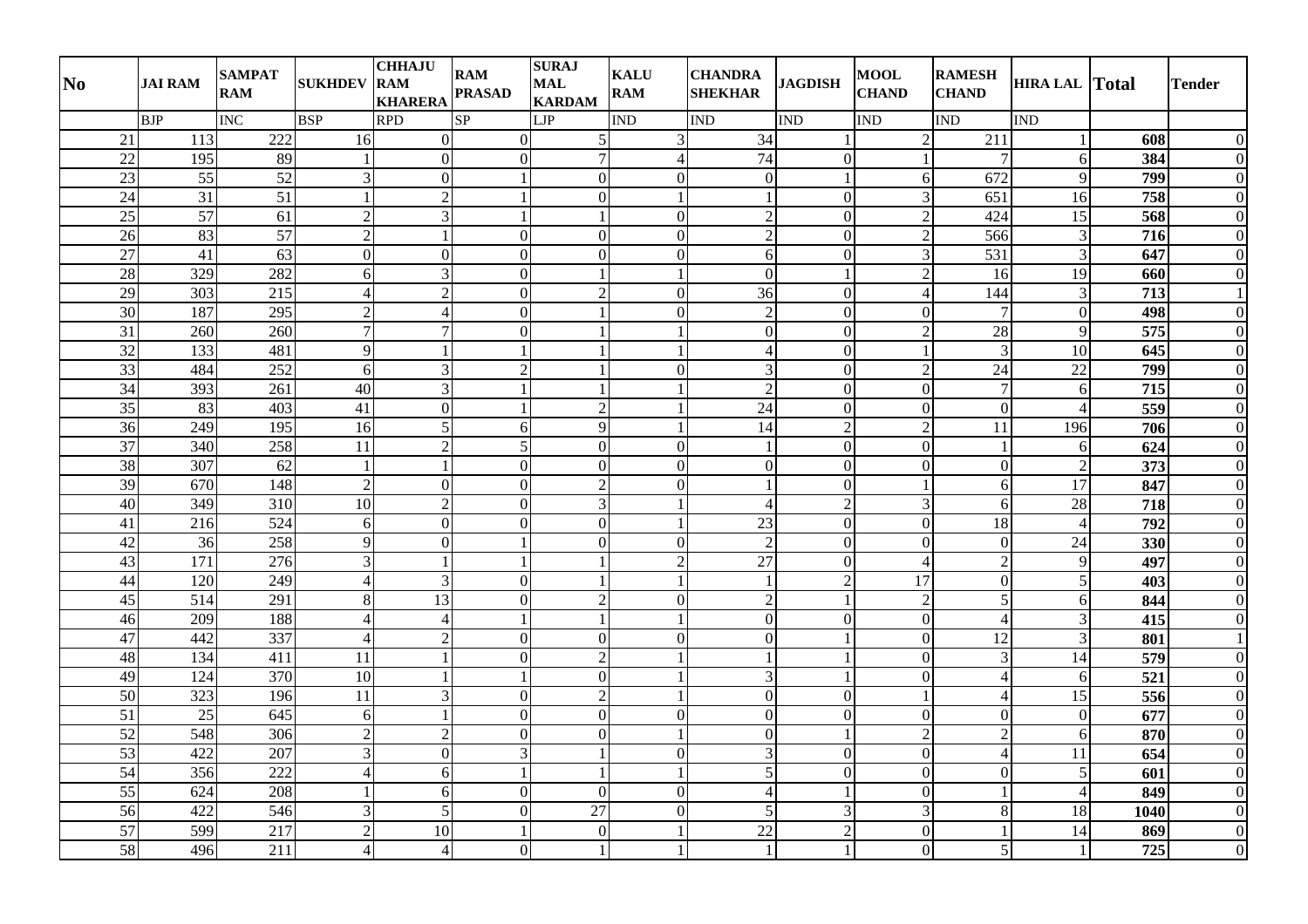| N <sub>0</sub>  | <b>JAI RAM</b>   | <b>SAMPAT</b><br><b>RAM</b> | <b>SUKHDEV</b>  | <b>CHHAJU</b><br><b>RAM</b><br><b>KHARERA</b> | <b>RAM</b><br><b>PRASAD</b> | <b>SURAJ</b><br><b>MAL</b><br><b>KARDAM</b> | <b>KALU</b><br><b>RAM</b> | <b>CHANDRA</b><br><b>SHEKHAR</b> | <b>JAGDISH</b> | <b>MOOL</b><br><b>CHAND</b> | <b>RAMESH</b><br><b>CHAND</b> | <b>HIRA LAL Total</b> |                   | <b>Tender</b>    |
|-----------------|------------------|-----------------------------|-----------------|-----------------------------------------------|-----------------------------|---------------------------------------------|---------------------------|----------------------------------|----------------|-----------------------------|-------------------------------|-----------------------|-------------------|------------------|
|                 | <b>BJP</b>       | INC                         | <b>BSP</b>      | <b>RPD</b>                                    | $\overline{\text{SP}}$      | LJP                                         | IND                       | <b>IND</b>                       | <b>IND</b>     | <b>IND</b>                  | <b>IND</b>                    | <b>IND</b>            |                   |                  |
| 59              | 261              | 206                         | $25\,$          | $\overline{2}$                                | 4                           |                                             | $\Omega$                  | $\mathfrak{2}$                   | $\Omega$       | $\mathbf{0}$                | 8                             | $\mathfrak{Z}$        | 512               | $\overline{0}$   |
| 60              | 184              | $\overline{250}$            | $\overline{3}$  |                                               | $\overline{2}$              | $\overline{2}$                              | $\mathbf{0}$              | $\overline{0}$                   | $\Omega$       | $\overline{2}$              | 6                             | $\overline{7}$        | 457               | $\overline{0}$   |
| 61              | 297              | 310                         | 122             | 6                                             |                             | 6                                           | 3                         | $\Omega$                         |                | $\boldsymbol{0}$            | $\boldsymbol{6}$              | $\overline{7}$        | 759               | $\mathbf{0}$     |
| 62              | 229              | 241                         | 15              | $\overline{0}$                                | 3                           | 5 <sup>1</sup>                              |                           | 114                              |                |                             | $\mathbf{0}$                  | $\overline{7}$        | 617               | $\mathbf{0}$     |
| 63              | 352              | 155                         | $\overline{4}$  | $\overline{0}$                                | $\overline{2}$              | $\overline{3}$                              |                           | $\overline{4}$                   | $\overline{0}$ | $\overline{1}$              | 9                             | 11                    | 542               | $\mathbf{0}$     |
| 64              | 321              | 270                         | $\sqrt{2}$      | $\overline{2}$                                | $\overline{0}$              | 16                                          | $\mathbf{0}$              | 56                               | $\overline{0}$ | $\mathbf{1}$                | 22                            | 12                    | 702               | $\overline{0}$   |
| 65              | 260              | 256                         | $\overline{52}$ |                                               | $\overline{0}$              | 13                                          | 3                         | 110                              | 6              | $\overline{4}$              | $\overline{4}$                | 14                    | 723               | $\overline{0}$   |
| 66              | 303              | 239                         | $\mathfrak{S}$  | $\overline{2}$                                |                             | $5\vert$                                    |                           | 37                               | $\Omega$       | $\mathbf{0}$                | $\mathfrak{Z}$                | $\boldsymbol{0}$      | 596               | $\mathbf{0}$     |
| 67              | 279              | 81                          | 5               | $\overline{0}$                                | 3                           | 4                                           | $\mathbf{0}$              | 43                               | $\theta$       | $\boldsymbol{0}$            | 3                             | 14                    | 432               | $\overline{0}$   |
| 68              | 231              | 185                         | $\overline{4}$  | $\overline{3}$                                | $\overline{0}$              | 5 <sup>1</sup>                              | $\mathbf{0}$              | 96                               | $\overline{2}$ | $\mathbf{0}$                | 9                             | 11                    | 546               | $\overline{0}$   |
| 69              | 338              | 97                          | $\mathfrak{Z}$  |                                               | $\overline{0}$              | $\mathbf{1}$                                | $\overline{2}$            | 78                               |                | $\overline{2}$              | $\overline{2}$                | $\mathfrak{Z}$        | 528               | $\overline{0}$   |
| 70              | 621              | 101                         | $\overline{3}$  | $\overline{0}$                                | $\overline{0}$              | $\overline{2}$                              | $\mathbf{0}$              | 3                                | $\overline{0}$ | $\mathbf{1}$                | $\overline{4}$                | $\sqrt{2}$            | 737               | $\overline{0}$   |
| 71              | 308              | 143                         | $\overline{10}$ |                                               | $\overline{0}$              | $\mathbf{1}$                                |                           | 3                                |                | $\mathbf{0}$                | $\mathbf{0}$                  | 9                     | 477               | $\overline{0}$   |
| 72              | 360              | 148                         | $\mathbf{1}$    | $\overline{3}$                                |                             | $\overline{0}$                              | $\mathbf{0}$              | 3                                | $\theta$       | $\overline{0}$              | 9                             | $\overline{3}$        | 528               | $\overline{0}$   |
| 73              | 577              | 156                         | 6               | $\overline{2}$                                | $\overline{0}$              | $\Omega$                                    |                           | 5                                | $\theta$       | $\boldsymbol{0}$            | 33                            | 12                    | 792               | $\overline{0}$   |
| 74              | 254              | 225                         | 34              | $\overline{2}$                                | $\overline{3}$              | 4                                           | 5                         | 33                               |                | 3                           | $\overline{1}$                | 11                    | 576               | $\overline{0}$   |
| 75              | $\overline{317}$ | $\overline{209}$            | 74              | $\overline{11}$                               | $\overline{0}$              | $\overline{4}$                              | 5                         | 47                               | 3              | $\boldsymbol{0}$            | 15                            | 34                    | $\overline{719}$  | $\overline{0}$   |
| 76              | 186              | 166                         | 45              | $\mathbf{0}$                                  | $\overline{0}$              | 27                                          | $\overline{4}$            | 131                              | $\overline{0}$ | $\overline{2}$              | $\overline{4}$                | $\,8\,$               | $\frac{573}{573}$ | $\mathbf{0}$     |
| $\overline{77}$ | 404              | 282                         | $\overline{7}$  | $\mathbf{1}$                                  | $\overline{0}$              | $\overline{0}$                              |                           | 5                                | $\overline{0}$ | $\overline{2}$              | $\overline{4}$                | 6                     | 712               | $\mathbf{0}$     |
| $78\,$          | 505              | 255                         | $\overline{0}$  | $\overline{30}$                               | $\overline{0}$              | $\mathbf{1}$                                | $\theta$                  | $\overline{4}$                   | $\Omega$       | $\mathbf{1}$                | 8                             | 6                     | 810               | $\overline{0}$   |
| 79              | 444              | 98                          | 1               | $\overline{3}$                                |                             | $\overline{0}$                              |                           | 6                                |                | $\mathbf{1}$                | 4                             | $\overline{4}$        | 564               | $\overline{0}$   |
| $\overline{80}$ | 465              | $\frac{169}{169}$           | $\overline{4}$  |                                               | $\overline{0}$              |                                             |                           | $\overline{7}$                   | $\overline{0}$ | $\overline{0}$              | 6                             | $\,8\,$               | $\overline{662}$  | $\overline{0}$   |
| 81              | 332              | 218                         | 3               |                                               |                             | $\overline{\mathcal{L}}$                    | $\overline{2}$            | $20\,$                           | $\Omega$       |                             | $\sqrt{5}$                    | 13                    | 603               | $\mathbf{0}$     |
| $\overline{82}$ | 198              | 208                         | $\overline{4}$  |                                               |                             | $\overline{0}$                              | $\mathbf{0}$              | 8                                | $\overline{0}$ | $\overline{2}$              | $\sqrt{2}$                    | 11                    | 435               | $\overline{0}$   |
| 83              | 333              | 240                         | $\mathbf{1}$    | $\overline{0}$                                | 8 <sup>1</sup>              | $\Omega$                                    |                           | 5                                |                | $\mathbf{0}$                | $\mathbf{0}$                  | $\mathfrak{Z}$        | 592               | $\overline{0}$   |
| 84              | $\overline{517}$ | 379                         | $\overline{17}$ | $\overline{3}$                                | $\mathbf{1}$                | $\overline{0}$                              | $\overline{0}$            | $\overline{0}$                   | $\overline{1}$ | $\mathbf{1}$                | $\mathbf{1}$                  | $\,8\,$               | 928               | $\overline{0}$   |
| 85              | 417              | 238                         | $\overline{15}$ | $\overline{0}$                                | $\overline{0}$              | $\overline{2}$                              |                           | $\overline{4}$                   | $\overline{0}$ | $\overline{0}$              | $\mathbf{0}$                  | $\overline{7}$        | 684               | $\overline{0}$   |
| 86              | 231              | 134                         | 27              |                                               | $\overline{0}$              | $\overline{2}$                              | $\mathbf{0}$              | 14                               |                | $\mathbf{0}$                | 3                             | $\,8\,$               | 421               | $\overline{0}$   |
| 87              | 263              | 349                         | 12              | $\overline{3}$                                | $\overline{0}$              | $\overline{4}$                              | $\mathbf{0}$              |                                  | $\theta$       | $\overline{2}$              | 6                             | $\,8\,$               | 648               | $\overline{0}$   |
| 88              | 464              | 250                         | 6               |                                               | $\overline{0}$              | $\Omega$                                    | $\theta$                  |                                  |                |                             | $\overline{4}$                | 11                    | 739               | $\overline{0}$   |
| 89              | $\overline{516}$ | 179                         | $\mathfrak{Z}$  | 8 <sup>1</sup>                                | $\overline{0}$              | $\mathbf{1}$                                | $\overline{0}$            | $\overline{2}$                   | $\overline{0}$ | -1                          | $\mathfrak{Z}$                | $\mathfrak{Z}$        | 716               | $\mathbf{0}$     |
| $\overline{90}$ | 303              | 264                         | 6               |                                               | $\overline{0}$              | $\mathfrak{S}$                              | $\mathbf{0}$              |                                  |                | $\mathbf{1}$                | $\mathbf{0}$                  |                       | 583               | $\overline{0}$   |
| 91              | 330              | 116                         | $\overline{2}$  | $\overline{0}$                                | $\overline{0}$              | $\mathbf{1}$                                | $\mathbf{0}$              | $\overline{2}$                   | $\overline{0}$ | $\boldsymbol{0}$            | $\boldsymbol{0}$              | $\overline{2}$        | 453               | $\mathbf{0}$     |
| 92              | 299              | 148                         | $\overline{4}$  | $\overline{0}$                                | $\overline{0}$              | $\overline{0}$                              | 6                         | 23                               |                | $\overline{2}$              | $\mathbf{1}$                  | $\overline{7}$        | 491               | $\overline{0}$   |
| 93              | 239              | 223                         | 8               | $\mathbf{1}$                                  | $\overline{2}$              | $\overline{67}$                             | $\mathbf{0}$              | $\overline{2}$                   | $\overline{0}$ | $\overline{0}$              | $\boldsymbol{0}$              | $\,8\,$               | 550               | $\overline{0}$   |
| 94              | 234              | 283                         | $\overline{18}$ | $\overline{2}$                                | $\overline{4}$              | 5 <sub>l</sub>                              | $\mathbf{0}$              |                                  | $\overline{0}$ | $\overline{0}$              | $\mathbf{1}$                  | 5                     | 553               | $\overline{0}$   |
| 95              | 372              | 224                         | 3               | $\overline{0}$                                | $\overline{0}$              | $\overline{17}$                             |                           | $\mathcal{D}$                    | $\Omega$       | 3                           | 3                             | $\,8\,$               | 633               | $\overline{0}$   |
| 96              | 41               | 458                         | 13              | $\overline{2}$                                | 6                           | $\overline{7}$                              |                           | $\overline{2}$                   | $\overline{0}$ | $\overline{4}$              | $\sqrt{6}$                    | 10                    | 550               | $\boldsymbol{0}$ |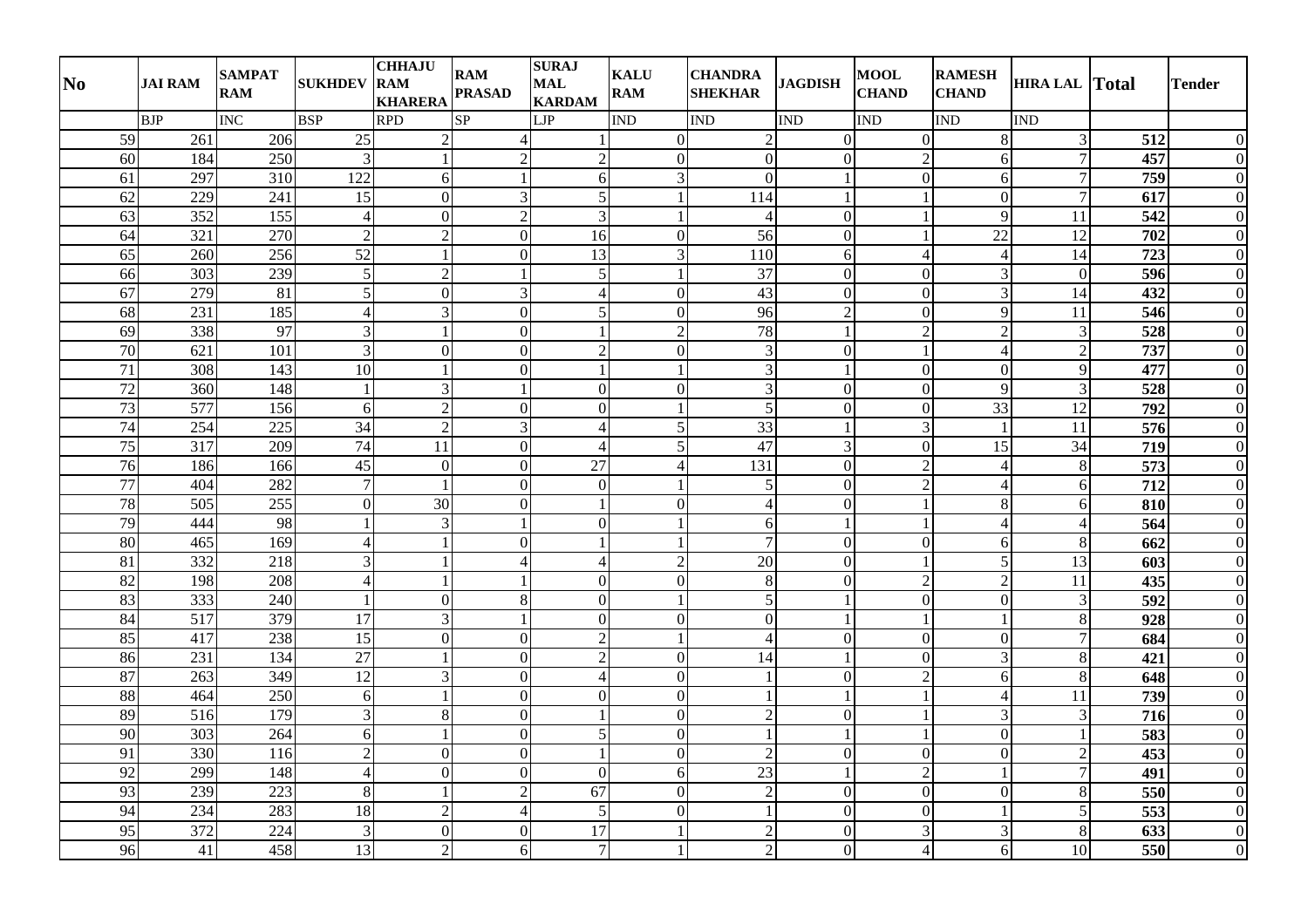| N <sub>0</sub>   | <b>JAI RAM</b>   | <b>SAMPAT</b><br><b>RAM</b> | <b>SUKHDEV</b>  | <b>CHHAJU</b><br><b>RAM</b><br><b>KHARERA</b> | <b>RAM</b><br><b>PRASAD</b> | <b>SURAJ</b><br><b>MAL</b><br><b>KARDAM</b> | <b>KALU</b><br><b>RAM</b> | <b>CHANDRA</b><br><b>SHEKHAR</b> | <b>JAGDISH</b> | <b>MOOL</b><br><b>CHAND</b> | <b>RAMESH</b><br><b>CHAND</b> | <b>HIRA LAL Total</b> |                  | <b>Tender</b>    |
|------------------|------------------|-----------------------------|-----------------|-----------------------------------------------|-----------------------------|---------------------------------------------|---------------------------|----------------------------------|----------------|-----------------------------|-------------------------------|-----------------------|------------------|------------------|
|                  | <b>BJP</b>       | <b>INC</b>                  | <b>BSP</b>      | <b>RPD</b>                                    | SP                          | LJP                                         | <b>IND</b>                | <b>IND</b>                       | <b>IND</b>     | <b>IND</b>                  | <b>IND</b>                    | <b>IND</b>            |                  |                  |
| 97               | 168              | 146                         | 5               | 1                                             | $\Omega$                    |                                             | $\Omega$                  | $\Omega$                         | $\Omega$       |                             |                               | $\mathfrak{Z}$        | 326              | $\overline{0}$   |
| 98               | 158              | 215                         | 1               | $\overline{0}$                                | $\overline{0}$              | $\overline{0}$                              | $\boldsymbol{0}$          | $\Omega$                         | $\Omega$       | $\overline{0}$              | $\mathbf{1}$                  | $\boldsymbol{0}$      | 375              | $\overline{0}$   |
| 99               | 50               | 652                         | $8\phantom{1}$  | $\mathbf{1}$                                  | $\overline{3}$              | 5                                           | $\overline{2}$            | 67                               | $\overline{4}$ | $\overline{2}$              | $\sqrt{2}$                    | $\,8\,$               | 804              | $\overline{0}$   |
| 100              | 124              | 246                         | $\overline{25}$ |                                               | $\overline{4}$              | $\overline{0}$                              | $\overline{3}$            | $\overline{2}$                   |                | $\overline{4}$              | $\overline{2}$                | $\overline{5}$        | 417              | $\overline{0}$   |
| 101              | 143              | 272                         | $\overline{20}$ | $\mathbf{1}$                                  | 22                          | $\overline{0}$                              | $\overline{0}$            | $\overline{3}$                   | $\overline{0}$ | $\overline{0}$              | $\mathbf{1}$                  | $\overline{7}$        | 469              | $\boldsymbol{0}$ |
| 102              | 80               | 271                         | $\overline{7}$  | $\mathbf{1}$                                  | $\mathbf{1}$                | $\mathbf{0}$                                | $\boldsymbol{0}$          | $\overline{1}$                   | $\theta$       | $\boldsymbol{0}$            | $\overline{2}$                | $\overline{4}$        | 367              | $\overline{0}$   |
| 103              | 136              | 208                         | 10              | 1                                             | $\overline{0}$              | $\overline{2}$                              | $\mathbf{0}$              | 11                               | $\Omega$       | $\overline{2}$              | $\mathbf{1}$                  | $\overline{2}$        | 373              | $\overline{0}$   |
| 104              | 99               | 748                         | $\overline{10}$ | 9                                             | $\Omega$                    | $\mathbf{0}$                                |                           | $\Omega$                         | $\Omega$       |                             | $\overline{0}$                |                       | 869              | $\overline{0}$   |
| 105              | 229              | 426                         | 16              | 5                                             | $\overline{0}$              | $\overline{0}$                              |                           | 35                               | $\theta$       | $\overline{0}$              | 3                             | 6                     | 721              | $\overline{0}$   |
| 106              | 452              | 237                         | $\overline{23}$ | $\boldsymbol{6}$                              | $\overline{3}$              | 17                                          | 3                         | 92                               | $\overline{2}$ | $\overline{0}$              | 8                             | 19                    | 862              | $\overline{0}$   |
| 107              | 165              | 438                         | 24              | $\mathbf{1}$                                  | $\overline{4}$              | 26                                          | 3                         | $\overline{7}$                   |                |                             | $\mathbf{1}$                  | 12                    | 683              | $\overline{0}$   |
| 108              | 534              | 168                         | 5               | $\boldsymbol{0}$                              | $\overline{0}$              | $\mathcal{D}$                               |                           | $\mathbf{1}$                     |                | $\overline{0}$              | $\mathbf{1}$                  | 12                    | 725              | $\overline{0}$   |
| 109              | 470              | 191                         | 59              | $\sqrt{2}$                                    | $\overline{0}$              |                                             |                           | $\mathbf{1}$                     |                |                             | 5                             | $\overline{11}$       | 743              | $\overline{0}$   |
| 110              | 690              | 89                          | $\,8\,$         | $\overline{2}$                                | $\overline{43}$             |                                             | $\Omega$                  | 5                                |                |                             | 3                             | $\overline{4}$        | 851              | $\overline{0}$   |
| 111              | 308              | 37                          | $\overline{33}$ | 12                                            | $\mathbf{1}$                | $\mathbf{3}$                                |                           | 140                              | $\overline{2}$ |                             | $\mathbf{1}$                  | $\sqrt{5}$            | 544              | $\boldsymbol{0}$ |
| 112              | 55               | 314                         | 5               | $\mathfrak{Z}$                                | $\overline{0}$              |                                             |                           | $\Omega$                         | 3              | $\boldsymbol{0}$            | 5                             | $\sqrt{5}$            | 392              | $\overline{0}$   |
| 113              | 172              | 153                         | 45              | $\overline{\mathbf{3}}$                       | $\overline{3}$              | 3                                           | $\theta$                  | $\overline{0}$                   |                | $\mathbf{1}$                | $\overline{3}$                | $\overline{7}$        | $\overline{391}$ | $\overline{0}$   |
| 114              | 432              | 164                         | 6               | $\overline{2}$                                | $\overline{0}$              | $\overline{0}$                              |                           | 3                                |                | $\boldsymbol{0}$            | $\overline{2}$                | 11                    | 622              | $\overline{0}$   |
| 115              | 447              | 105                         | $\overline{3}$  | $\boldsymbol{0}$                              | $\overline{0}$              | $\overline{0}$                              | $\mathbf{0}$              | 10                               | $\overline{0}$ | $\overline{0}$              | $\mathbf{1}$                  | $\overline{7}$        | 573              | $\overline{0}$   |
| 116              | 285              | 302                         | $\overline{4}$  | 1                                             | $\mathbf{1}$                |                                             | $\Omega$                  | $\overline{2}$                   | $\theta$       |                             | $\overline{4}$                | $\overline{12}$       | 613              | $\overline{0}$   |
| $\overline{117}$ | 393              | 427                         | 5               | 5                                             | $\overline{0}$              | $\mathbf{0}$                                | $\mathbf{0}$              | $\overline{2}$                   | $\overline{2}$ |                             | $\sqrt{2}$                    | 10                    | 847              | $\overline{0}$   |
| 118              | 150              | 258                         | 6               | $\overline{c}$                                |                             | $\overline{0}$                              | $\mathbf{0}$              |                                  | $\overline{0}$ | $\overline{0}$              | $\overline{0}$                | $\overline{4}$        | 422              | $\overline{0}$   |
| 119              | 318              | 548                         | $\,8\,$         |                                               | $\overline{3}$              | $\Omega$                                    |                           | $\Omega$                         | $\Omega$       | $\mathbf{0}$                | $\overline{2}$                | $\mathbf{1}$          | 882              | $\overline{0}$   |
| 120              | 120              | 346                         | 37              | $\mathbf{1}$                                  | $\overline{0}$              | $\mathbf{0}$                                | 3                         | $\overline{4}$                   |                | $\boldsymbol{0}$            | $\boldsymbol{0}$              | $\overline{5}$        | $\overline{517}$ | $\overline{0}$   |
| 121              | 320              | 291                         | 21              | $\Omega$                                      | $\overline{0}$              | $\Omega$                                    | $\Omega$                  | 10                               | $\theta$       | $\boldsymbol{0}$            | $\mathbf{1}$                  | $\sqrt{2}$            | 645              | $\overline{0}$   |
| $\overline{122}$ | $\overline{528}$ | $\overline{117}$            | 17              | $\overline{2}$                                | $\overline{2}$              | 3                                           | $\overline{2}$            | 5                                | $\overline{0}$ | $\overline{0}$              | $\boldsymbol{0}$              | $\overline{4}$        | 680              | $\overline{0}$   |
| $\overline{123}$ | 296              | 132                         | 6               | $\overline{0}$                                | $\overline{0}$              |                                             | $\overline{0}$            | $\overline{0}$                   | $\overline{0}$ | $\overline{0}$              | $\overline{0}$                | $\overline{0}$        | 435              | $\overline{0}$   |
| 124              | 233              | 227                         | 11              | $\overline{4}$                                | $\overline{9}$              | $\Omega$                                    | $\boldsymbol{0}$          | 17                               | $\Omega$       |                             | $\mathbf{1}$                  | $\,8\,$               | 511              | $\overline{0}$   |
| 125              | 106              | 331                         | $\overline{18}$ | $\sqrt{2}$                                    | $\overline{0}$              |                                             | $\mathbf{0}$              |                                  | $\theta$       | $\overline{0}$              | $8\,$                         | $\overline{5}$        | 472              | $\overline{0}$   |
| 126              | 131              | 140                         | $\overline{35}$ | $\overline{5}$                                | $\overline{0}$              | $\Omega$                                    | $\Omega$                  |                                  | $\theta$       |                             | $\overline{5}$                | $\boldsymbol{0}$      | 318              | $\overline{0}$   |
| 127              | 332              | 146                         | 16              | $\boldsymbol{0}$                              | $\overline{0}$              |                                             | $\boldsymbol{0}$          | $\Omega$                         | $\mathbf{0}$   | $\boldsymbol{0}$            | $\boldsymbol{0}$              | $\overline{4}$        | 499              | $\overline{0}$   |
| 128              | 327              | 105                         | $\overline{18}$ | $\mathbf{0}$                                  | $\overline{0}$              |                                             | $\mathbf{0}$              | $\Delta$                         | $\theta$       | $\overline{0}$              | $\mathbf{1}$                  | 6                     | 462              | $\overline{0}$   |
| 129              | 335              | 225                         | 11              | $\sqrt{2}$                                    | $\overline{3}$              | $\mathcal{D}$                               | $\boldsymbol{0}$          | $\mathbf{1}$                     | $\Omega$       | $\boldsymbol{0}$            | $\mathbf{1}$                  | $\sqrt{6}$            | 586              | $\overline{0}$   |
| 130              | 313              | 154                         | $\mathbf{1}$    | $\mathbf{1}$                                  |                             | $\overline{0}$                              | $\mathbf{0}$              | $\overline{0}$                   | $\overline{0}$ |                             | $\overline{0}$                | $\sqrt{2}$            | 473              | $\overline{0}$   |
| 131              | 423              | 130                         | 3               | $\overline{0}$                                | $\mathbf{1}$                |                                             | $\mathbf{0}$              | $\overline{2}$                   | $\overline{0}$ | 3                           | $\overline{2}$                | 11                    | 576              | $\overline{0}$   |
| 132              | 279              | 253                         | $\overline{53}$ | $\overline{4}$                                | $\overline{3}$              |                                             | 3                         | 14                               | $\overline{2}$ |                             | $\boldsymbol{7}$              | 14                    | 634              | $\overline{0}$   |
| 133              | 19               | 117                         | 226             | $\overline{2}$                                | $\overline{0}$              |                                             | $\Omega$                  |                                  | $\Omega$       |                             |                               | $\overline{7}$        | 377              | $\overline{0}$   |
| 134              | 503              | 186                         | $\mathbf{1}$    | $\boldsymbol{0}$                              | $\overline{0}$              |                                             | $\overline{0}$            | $6 \mid$                         | $\mathbf{0}$   | $\boldsymbol{0}$            | $\boldsymbol{0}$              | $\sqrt{2}$            | 699              | $\overline{0}$   |